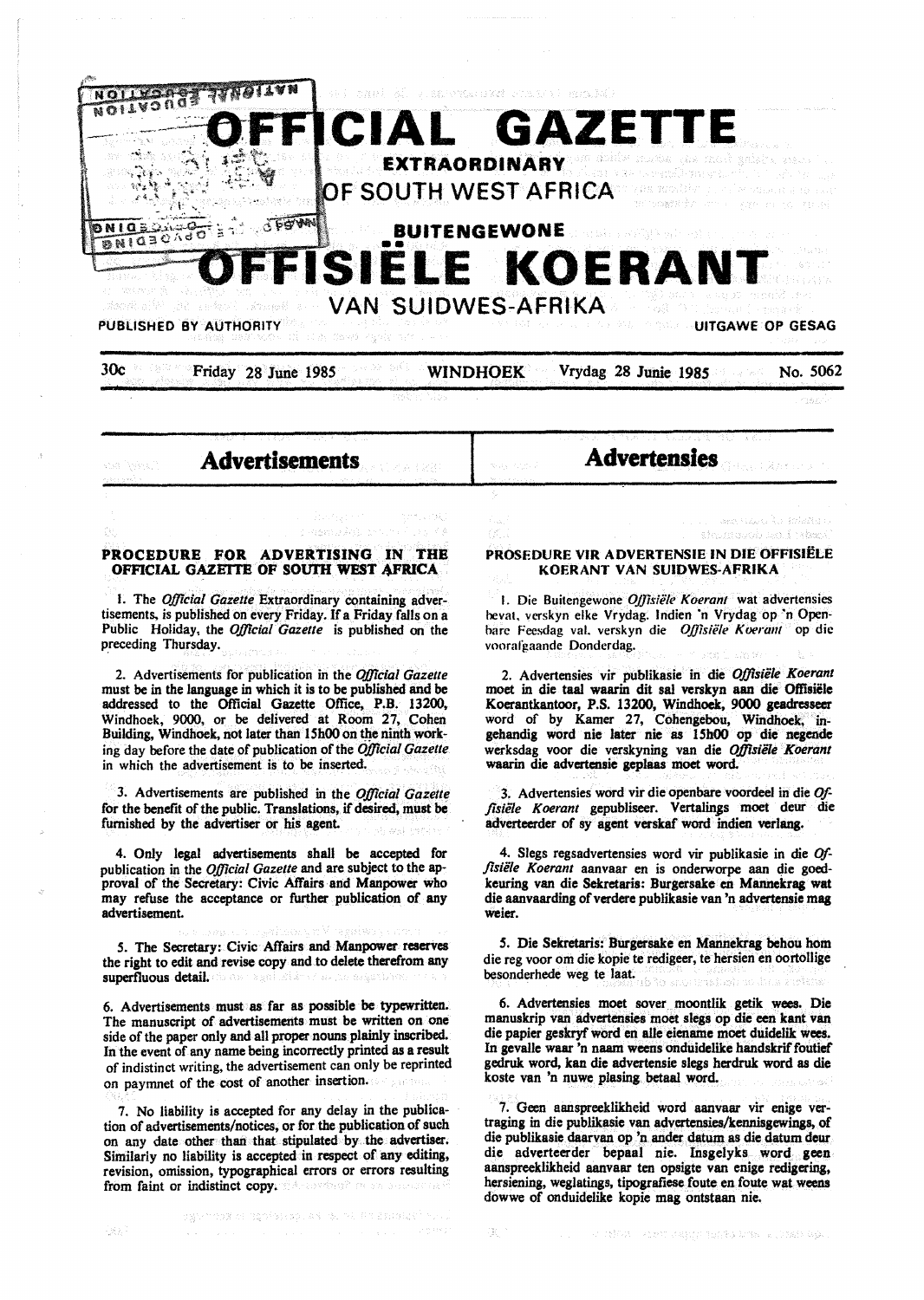8. The advertiser will be held liable for all compensation and costs **arising** from any action which may be instituted against the Administrator-General as a result of the publication of a notice with or without any omission, errors, lack of clarity or in any form whatsoever.

9. The subscription for the *Official Gazette* is R20,00 per annum, post free in this territory and the Republic of South Africa, obtainable from Swapers Limited, P.O. Box 56, WINDHOEK, 9000. Postage must be prepaid by overseas subscriber. Single copies of the *Official Gazette* are obtainable from Swapers Limited, P.O. Box 56, Windhoek, 9000, at the price as printed on copy. Copies are kept in stock for two years only.

10. The charge for the insertion of notices is as follows and is payable in the form of cheques, bills, postal or money orders:

## LIST OF FIXED TARIFF **RATES**

| STANDARDISED NOTICES                                                                                                                                                                                       | Rate per<br><i>insertion</i><br>R  |
|------------------------------------------------------------------------------------------------------------------------------------------------------------------------------------------------------------|------------------------------------|
| <b>Transfer of business</b>                                                                                                                                                                                | 3,25                               |
| Deeds: Lost documents                                                                                                                                                                                      | 6,00                               |
|                                                                                                                                                                                                            | 5,00                               |
| Administration of Estates Acts Notices: Forms                                                                                                                                                              |                                    |
| J. 187, 193, 197, 295, 297, 517 and 519                                                                                                                                                                    | 2,00                               |
| Third party insurance claims for compensation                                                                                                                                                              | 2.50                               |
| Insolvency Act and Company Acts Notices: J. 28,                                                                                                                                                            |                                    |
|                                                                                                                                                                                                            | 4.00                               |
| $N.B.$ - Forms 2 and 6 - additional statements<br>according to word count table, added to the<br>basic tariff. The series of the con-<br>To planets                                                        |                                    |
|                                                                                                                                                                                                            |                                    |
| Change of name (four insertions) $\dots$                                                                                                                                                                   | 25,00                              |
| Naturalisation notices (including a reprint for the                                                                                                                                                        |                                    |
| $advertiser) \dots \dots \dots \dots \dots \dots \dots \dots \dots$                                                                                                                                        | 2,00                               |
| Unclaimed moneys — only in the <i>Official</i>                                                                                                                                                             |                                    |
| Gazette Extraordinary, closing date 15 January                                                                                                                                                             |                                    |
| (per entry of "name, address and amount")                                                                                                                                                                  | 0.80                               |
| Butchers' notices $\dots \dots \dots \dots \dots \dots \dots \dots$                                                                                                                                        | 5.00                               |
| Slum Clearance Court Notices, per premises                                                                                                                                                                 | 4,00                               |
| Lost life insurance policies $\dots \dots$                                                                                                                                                                 | 2,00                               |
| Report Follows (1989) 2004                                                                                                                                                                                 |                                    |
| megay participates<br>Residence and the property of the con-                                                                                                                                               |                                    |
| NON-STANDARDISED NOTICES                                                                                                                                                                                   | <b>State</b>                       |
| an medicing catherine and ma-<br>Company notices:                                                                                                                                                          | de pide<br>$\overline{\mathbf{R}}$ |
| Short notices: Meetings, resolutions, offer of com-<br>promise, conversion of companies, voluntary win-<br>dings-up, etc.: closing of members' registers for<br>transfers and/or declarations of dividends | 11,00                              |
| Liquor Licence Notices (in Gazettes, Extraor-                                                                                                                                                              |                                    |
| viz. June/Tvl.; November/Cape; January/O.F.S.;                                                                                                                                                             |                                    |
| April/Natal), per bilingual application                                                                                                                                                                    | 7,00                               |
|                                                                                                                                                                                                            |                                    |
|                                                                                                                                                                                                            | ader.                              |
| Declaration of dividends with profit statements,                                                                                                                                                           |                                    |
| including notes                                                                                                                                                                                            | 25,00                              |
|                                                                                                                                                                                                            |                                    |
| Long notices: Transfers, changes in respect of                                                                                                                                                             |                                    |
| shares or capital, redemptions, resolutions, volun-                                                                                                                                                        |                                    |
|                                                                                                                                                                                                            | 37,00                              |
| Trade marks in South West Africa                                                                                                                                                                           | 11,00                              |
| Liquidators' and other appointees' notices                                                                                                                                                                 | 7,00                               |

8. Die adverteerder word aanspreeklik gehou vir enige skadevergoeding en koste wat voortvloei uit enige aksie wat weens die publikasie hetsy met of sonder enige weglating, foute, onduidelikhede of in watter vorm ookal, van 'n kennisgewing teen die Administrateur-generaal ingestel word.

9. Die jaarlikse intekengeld op die *Offisiële Koerant* is R20,00 posvry in hierdie gebied en die Republiek van Suid-Afrika, verkrygbaar by Swapers Beperk, Posbus *56,*  Windhoek, 9000. Oorsese intekenaars moet posgeld vooruitbetaal. Enke! eksemplare van die *Offisie1e Koerant* is verkrygbaar van Swapers Beperk, Posbus *56,* Windhoek, 9000 teen die prys soos gedruk op eksemplaar. Eksemplare word vir slegs twee jaar in voorraad gehou.

10. Die koste vir die plasing van kennisgewings is soos volg en is betaalbaar by wyse van tjeks, wissels, pos- of geldorders:

#### LYS VAN VASTE TARIBWE

| <b>GESTANDAARDISEERDENGEREERDEN</b>                                                              | Tarief per |
|--------------------------------------------------------------------------------------------------|------------|
| <b>KENNISGEWINGS</b>                                                                             | plasing    |
|                                                                                                  | R          |
|                                                                                                  | 3,25       |
| Aktes: Verlore dokumente<br>.                                                                    | 6,00       |
| Besigheidskennisgewings<br>. The sequence is a model of the sequence of $\mathcal{L}_\mathbf{A}$ | 5.00       |
| Boedelwettekennisgewings: Vorms J. 187, 193                                                      |            |
| $197, 295, 297, 517$ en 519                                                                      | 2.00       |
| Derdepartyassuransie-eise om skadevergoeding                                                     | 2,50       |
| Insolvensiewet- en maatskappywettekennisge-                                                      |            |
| wings: J. 28, J. 29. Vorms $1$ tot $9$                                                           | 4.00       |
| L.W. - Vorms 2 en 6 - bykomstige verkla-                                                         |            |
| rings volgens woordetaltabel, toegevoeg tot die                                                  |            |
| basiese tarief.                                                                                  |            |
|                                                                                                  | 修訂計        |
| Ω,<br>Naamsverandering (vier plasings)                                                           | 25,00      |
| Naturalisasiekennisgewings (insluitende 'n her-                                                  |            |
| druk vir die adverteerder)                                                                       | 2.00       |
| Onopgeëiste geld - slegs in die Buitengewone                                                     |            |
| Offisiële Koerantsluitingsdatum 15 Januarie (per                                                 |            |
| inskrywing van "naam, adres en bedrag")                                                          | 0.80       |
| Slagterskennisgewings                                                                            | 5,00       |
| Slumopruimingshofkennisgewings, per perseel                                                      | 4,00       |
| Verlore lewensversekeringspolisse                                                                | 2.00       |
|                                                                                                  |            |
|                                                                                                  |            |
| NIE-GESTANDAARDISEERDE KENNISGEWINGS                                                             |            |
| Andrew Miller<br>Maatskappykennisgewings:                                                        |            |
|                                                                                                  |            |
| Kort kennisgewings: Vergaderings, besluite, aan-                                                 |            |
| bod van skikking, omskepping van maatskappye,                                                    |            |
| vrywillige likwidasies, ens.: sluiting van lederegis-                                            |            |
| ters vir oordragte en/of verklarings van dividende                                               | $-11.00$   |
|                                                                                                  |            |
| Dranklisensiekennisgewings (in Buitengewone Of-                                                  |            |
| fisiële Koerante, t.w. Junie/TVI.; November/Kaap;                                                |            |
| Januarie/OVS; April/Natal) per tweetalige                                                        |            |
|                                                                                                  | 7.00       |
| Verklaring van dividende met profytstate, notas                                                  |            |
|                                                                                                  |            |
| ingesluit                                                                                        | 25,00      |
| Lang kennisgewings: Oordragte, veranderings met                                                  |            |
| betrekking tot aandele of kapitaal, aflossings, be-                                              |            |
| sluite, vrywillige likwidasies                                                                   | 37,00      |
|                                                                                                  |            |
| Handelsmerke in Suidwes-Afrika                                                                   | 11,00      |
|                                                                                                  |            |
| Likwidateurs en ander aangesteldes se kennisge-                                                  |            |
|                                                                                                  | 7,00       |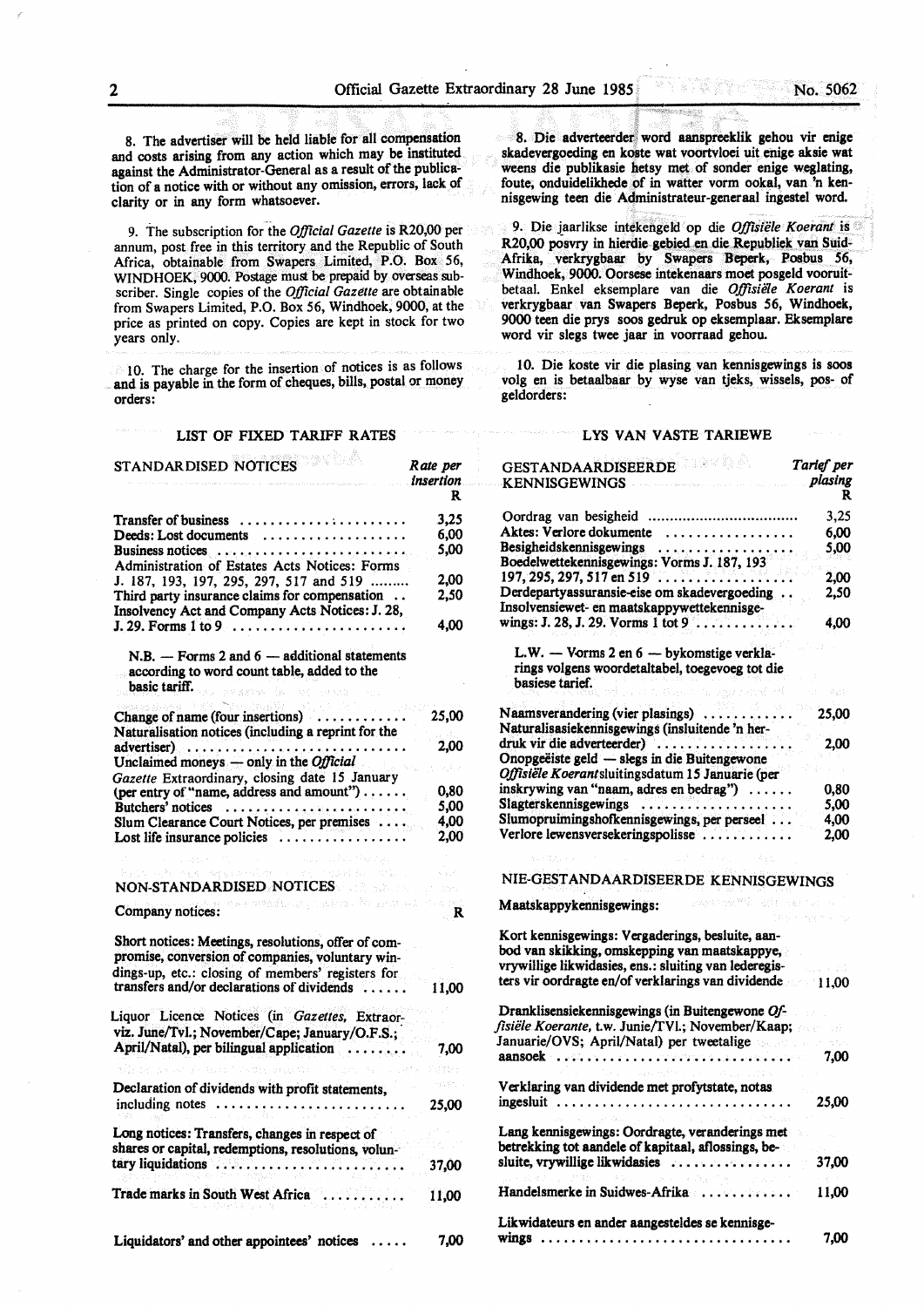## SALES IN EXECUTION AND OTHER PUBLIC SALES:

| Sales in execution $\ldots \ldots \ldots \ldots \ldots \ldots \ldots \ldots$ 18,00<br>Public auctions, sales and tenders: |  |  |  |  |  |               |
|---------------------------------------------------------------------------------------------------------------------------|--|--|--|--|--|---------------|
| Up to $75$ words<br>$76$ to 250 words                                                                                     |  |  |  |  |  | 6.00<br>15.00 |
|                                                                                                                           |  |  |  |  |  | 23.00         |

# ORDERS OF THE COURT:

| Provisional and final liquidations or seque-                  | 14,00 |
|---------------------------------------------------------------|-------|
| Reduction or change in capital mergers, offer of              |       |
| compromise<br>Judicial managements, curator bonis and similar | 37.00 |
| and extensive rule nisi                                       | 37,00 |
| Extension of return date $\ldots$                             | 4,00  |
| Supersession and discharge of petitions (J. 158).  4,00       |       |

11. The charge for the insertion of advertisements other than the notices mentioned in paragraph 10 is at the rate of 56c per cm double column. (Fractions of a cm must be calculated as a cm).

12. No advertisements shall be inserted unless the charge is prepaid, Cheques, drafts, postal or money orders must be made payable to the Secretary: Civic Affairs and Manpower.

#### Vorm/Form **J** 187

## **LIQUIDATION AND DISTRIBUTION ACCOUNfS IN DECEASED ESTATES LYING FOR INSPECTION**

In terms of section 35(5) of Act 66 of 1965, notice is hereby given that copies of the liquidation and distribution accounts (first and fmal, *unless otherwise stated)* in the estates specified below will be open for the inspection of all persons interested therein for a period of 21 days (or shorter or longer if *specially stated)* from the date specified or from the date of publication hereof, whichever may be the later, and at the offices of the Master and Magistrates as stated

Should no objection thereto be lodged with the Master concerned during the specified period, the executors will proceed to make payments in accordance with the accounts.

142/85 VAN HEERDEN Stephanus Johannes 531009 5028 005 Fritschestraat 34, Pionierspark, **Windhoek Wind**hoek Bestuurder, Santamtrust Bpk, Posbus 4333, **Kaapstad**  (Eksekuteur).

511/84 GORDON John Alexander Swakopmund Bank Windhoek Beperk Posbus 15 Wmdhoek.

392/84 ROGL Maria Therese (also Teresia) 951121 01 0001 I No. 91 John Meinert Street, Windhoek Amended First & Final Windhoek R.G. Frohlich (Agent for Executor) c/o R.P. Frohlich & Co. PO Box 1374 Windhoek.

17/85 SCHERMAN Joel Johannes 160616 01 00220 Posbus 51, Keetmanshoop Hendrina Johanna Scherman (Gebore Roux) 22042101 0021 Windhoek Windhoek Keetmanshoop Windhoek Barclays Nasionale Bank Beperk Posbus 1014 Kimberley.

220/77 SCHUBERT (Born Von Borcken-Aurose) Astrid Erika Margarethe 360425 0003 00 7 The Farm **'Ode',**  Grootfontein Amended First & Final Grootfontein **Windhoek**  Barclays National Bank Limited, Cape Town Trustee Branch PO Box 512 Cape Town 8000.

476/84 GROSSE-WEISCHEDE Heinrich 1902230100- 041 Posbus 113, Usakos Karibib Windhoek Barclays Nasionale Bank Beperk Posbus 1014, Kimberley 8300.

## GEREGTELIKE EN ANDER OPENBARE VERKOPE:

| Geregtelike verkope<br>Openbare veilings, verkope en tenders: |       |
|---------------------------------------------------------------|-------|
|                                                               |       |
|                                                               | 6.00  |
|                                                               | 15.00 |
|                                                               |       |
| しんしょう しょうしん しゅうしょう しゅうしょう おおし しゅうしょう しゅうしょう しゅうしゅ             |       |

# ORDERS VAN DIE HOF:

| Voorlopige en finale likwidasies                                  |       |
|-------------------------------------------------------------------|-------|
| of sekwestrasie $\ldots \ldots \ldots \ldots \ldots \ldots$ 14,00 |       |
| Vermindering of veranderings in kapitaal-                         |       |
| samesmeltings, aanbod van skikking                                | 37,00 |
| Geregtelike besture, kurator bonis en soortgelyke                 |       |
| en uitgebreide bevel nisi                                         | 37,00 |
| Verlenging van keerdatum                                          | 4.00  |
| Tersydestellings en afwysings van petisies (J. 158)  4,00         |       |

11. Die koste vir die plasing van advertensies, **behalwe**  die kennisgewings wat in paragraaf 10 genoem word, is teen **die tariefvan 56c per sm** dubbelkolom. **(Gedeeltes van** 'n sm moet **as voile** sm **bereken word).** 

12. Geen **advertensie** word **geplaas tensy die koste nie**  vooruitbetaal **is nie.** Tjeks, **wissels, pos-** en **geldorders** moet **aan die Sekretaris,: Burgersake** en **Mannekrag betaalbaar**  gemaak word.

#### **LIKWIDASIB- EN DISTRIBUSIEREKENING IN BESTORWE BOEDELS WAT TER INSAE LÊ**

lngevolge artikel 35(5) van Wet 66 van 1965, word bierby kennis gegee dat duplikate van die likwidasie- en distribusierekenings (eerste en f'male, *tensy anders venneld)* in die boedels hieronder vermeld, in die kantore van die Meester en Landdroste soos vermeld en gedurende 'n tydperk van 21 dae (of korter of !anger *indien spesiaal vermeld)* vanaf gemelde datums of vanaf datum van publikasie hiervan, as dit later is, ter insae lê van alle persone wat daarby belang het.

lndien binne genoemde tydperk geen besware daarteen by die betrokke Meester ingedien word nie, gaan die eksekuteurs oor tot die uitbetalings ingevolge gemelde rekenings.

56/85 THOMSEN Lydia Charlotte 9811230100 01 9 Otjiwarongo Otjiwarongo Wmdhoek Barclays Nasionale Bank Beperk Posbus 1014 Kimberley 8300.

395/84 STOVER Kurt 420909-5147-10-7 Bergstraat 22, Windhoek, SWA Francina Johanna Stöver (gebore Van Schalkwyk) 431213-0057-00-8 Eerste Wmdhoek Syfrets Trust Beperk Waalstraat 24, Kaapstad, 8001 Agente vir die Eksekuteurs.

284/84 ALBRECHT Ferdinand Wilhelm Karl Paul 950116 01 0002 I 52 Burg Street Windhoek SWA Windhoek Windhoek Na Windhoek Na Windhoek Syfrets Trust Limited 24 Wale Street Cape Town

14/85 HOFMEYR John Murray 410319 5052 004 Etosha National Park Outjo Windhoek Mrs CB Hofmeyr, Executrix c/o Lorentz & Bone Standard Bank Chambers, Kaiser Street, Windhoek.

382/1982 SCHNEIDER Pietro Giuseppe 371029 5026 109 Posbus 112 Mariental Eerste en Finale Supplementere Likwidasie en Distribusierekening in terme van Artikel 34 van die Boedelwet, Wet Nr 66 van 1965 Bidoli Joie Lina Schneider 14 dae vanaf 1 Julie 1985 Wmdhoek Mariental AJ Smith Agent vir Eksekutriese Testamentêr Posbus 199 Mariental 9060.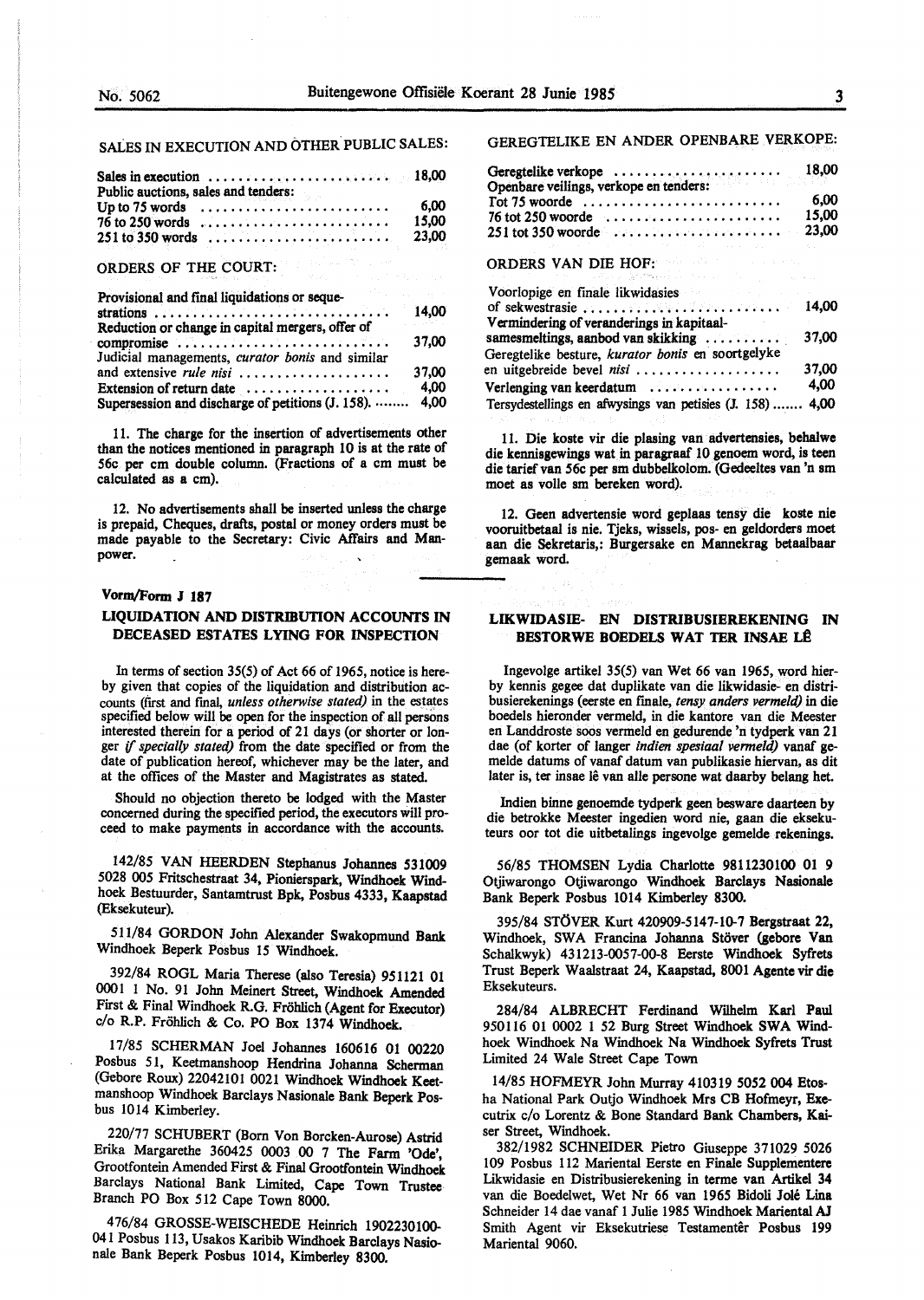#### **VomvForm J 193**

#### **NOTICE TO CREDITORS IN DECEASED ESTATES**

All persons having claims against the estates mentioned below are hereby called upon to lodge their claims with the executors concerned, within 30 days (or otherwise as indicated) calculated from the date of publication hereof. The information is given in the following order: Estate number, surname and christian names, date of birth, identity number, last address, date of death; surviving spouse's names, surname date of birth and identity number; name and address of executor or authorised agent, period allowed for lodgement of *claims if other than 30 days.* 

155/85 - AUS'm Weerth Harro Hasso Windhoek 27 Desember 1924 241227 5012 00 8 Eriksonstraat - Erf 267, Omaruru 23 April 1985 Barclays Nasionale Bank Beperk, Posbus 1014, Kimberley.

536/84 - REINEMANN Anna Maria Windhoek 22.11.1874 none c/o Bockenfelder Str., Dortmund-Bovinghausen West Germany 7.7.1955 U.M. Stritter **P.O.**  Box 43 Windhoek.  $\mathcal{R}^{(k)} \times \mathcal{L}^{(k)}_{\mathcal{G}} \otimes \mathcal{L}^{(k)}_{\mathcal{G}} \times \mathcal{L}^{(k)}_{\mathcal{G}} \times \mathcal{L}^{(k)}_{\mathcal{G}}$ 

133/85 - OLIVIER Frans Gysbert Windhoek 22 September 1941 410922 5006 00 1 Elandhof Woonstelle Nr. 108, Windhoek 27/2/85 Sonet Petronella Greeff, Posbus 11484, Windhoek Eksekutrise & Willem Diederik Breedt, Posbus 452, Windhoek Agent. 最近には、他国内の名前におけばないように いっし

SI SAN

Table to prize

SW UPPTRIALSMENT .<br>Ali ar kwa sen wuya a sidawa senyaye t

or alsame ordenoide no rico

#### Vorm/Form 5

## PAYMENT OF DIVIDENTS AND COLLECTION OF **CONTRJBurIONS** IN **SEQUESTRATED ESTATES OR COMPANIES BEING WOUND UP**

The liquidation accounts and plans of distribution or con--tribution in the sequestrated estates of companies being wound up, as the case may be, mentioned below having been confirmed on the date therein mentioned, notice is hereby given, pursuant to section 113(1) of the Insolvency Act, 1936, section 139(2) of the Companies Act, 1926, and section 409(2) of the Companies Act, 1973, that dividends are in the course of payment or contributions are in the course of collection in the said estates or companies as set forth below and that every creditor liable to contribution is required to pay to the trustee or liquidator the amount for which he is liable at the address mentioned below.

can as executed at the summary adapt a great model

Windhoek 9000.<br>Windhoek 9000.

tivi – draška A – ve ta

PROP SALO, A PHANCY HOUR LOAN WALL SAL " and conduit the sample and sales and an

.<br>196 ja (1996) ose voorte val gepaalsemprositeit () : 1 staats (v. 1 s ang in the sale of the second state of the same of the in-Williams the province of contracting the contract dilute Konzert Co. P. Book of Albert A. C. P. M. P. P. M. March 2011

#### **KENNISQEWING AAN KREDITEURE IN BESTOR-WE BOEDELS**

Alie persone wat vorderinge het teen die boedels hieronder venneld, word hierby versoek om hul vorderinge by die betrokke eksekuteurs en binne 'n tydperk van 30 dae (of andersins soos aangedui) gereken vanaf die datum van publikasie hiervan in te lewer. Die inligting word verstrek in die volgorde: Boedelnommer, familienaam en voorname, geboortedatum, persoonsnommer, Iaaste datum, familienaam, geboortedatum en persoonsnommer; naam en adres van eksekuteurs of gemagtigde agent, tydperk toegelaat vir lewering van vorderings *indien anders as JO dae.* 

537/84 - VOCKENROTH Anna Marie Windhoek c/o Bockenfelderstr. 126{a), 46 Dortmund 72 West Germany U.M. Stritter P.O. Box 43 Windhoek.

163/85 - BECKERS Hans Julius Peter Windhoek 22-08- 1915 150822 0100 01 2 Plaas Hamburg, Kalkfeld 22 April 1985 Barclays Nasionale Bank Beperk, Posbus 1014, Kimberley.

## **UITKEER VAN DIVIDENDE EN INSAMELINO VAN KONTRJBUSIES** IN **OESEKWESTREERDE BOEDELS OF MAATSKAPPYE** IN **LIKWIDASIE**

● まいれる しんしまゆう アープン・カス ぎょく ちき むぶをあるしい

Nademaal die likwidasierekeninge en distribusie-of kontribusie-rekenings in die gesekwestreerde boedels of maatskappye in likwidasie, na gelang van die geval, hieronder vermeld op die datums daarin vermeld, bekragtig is, word hierby ingevolge artikel 113(1) van die Insolvensiewet, 1936, artikel 139(2) van die Maatskappyewet, ! 926, en artikel 409(2) van die Maatskappyewet, 1973 kennis gegee dat uitbetaling van dividende of insameling van kontribusies aan die gang is in genoemde boedels of maatskappye soos hieronder uiteengesit en dat elke kontribusiepligte skuldeiser die bedrag deur horn verskuldig by die aclres hieronder genoem aan die kurator of likwidateur moet betaal.  $\sim$ 

od Solombu Mana Userse nden Terestap 1514X1

W22/84 - Insolvent Estate H.J.F. van Dyk 11.6.1985 de manufacture and LES FRINCES SERVICES Dividend Paid Desmond O'Neil Mathews. P.O. Box 82, 2008 CONSTRACT STATES Windhoek. Trust& Mining Co. (Pty) Limited P.O. Box 82, and Company of the Collection of the Collection of the Collection of the Collection of the Collection of the Collection of the Collection of the Collection of the Coll

a consider analogy if consider language and con- $\sim$  very if  $\sim$  100 (eq. ) whereas Whenes  $\sqrt{d\tau}$ n en 1979 til 1986 og større og større og større og større og større og større og større og større og større o<br>En 1987 en styrrederer

hose persecutival all rate point in  $\mathbb{C}^+$ dengen Ga diense geboud poesi (geleg gebouden inder gebou<br>1986), wang 1943 (g. 1971-1976), Joseph III is entidengel (g. 197 an tanah menjadi kecamatan di Serikat Propinsi Jawa Bandaran Serikat Propinsi Jawa Bandaran Serikat Propinsi J<br>Pengantan Serikat Propinsi Jawa Bandaran Serikat Propinsi Jawa Bandaran Serikat Propinsi Jawa Bandaran Serikat .<br>1982: Tarihi ay isa na 1980

 $\label{eq:R1} \begin{split} \mathbb{E}[\mathcal{N}_{\mathcal{A}}] & \geq \mathbb{E}[\mathcal{N}_{\mathcal{A}}] \mathbb{E}[\mathcal{N}_{\mathcal{A}}] \mathbb{E}[\mathcal{N}_{\mathcal{A}}] \mathbb{E}[\mathcal{N}_{\mathcal{A}}] \mathbb{E}[\mathcal{N}_{\mathcal{A}}] \mathbb{E}[\mathcal{N}_{\mathcal{A}}] \mathbb{E}[\mathcal{N}_{\mathcal{A}}] \mathbb{E}[\mathcal{N}_{\mathcal{A}}] \mathbb{E}[\mathcal{N}_{\mathcal{A}}] \mathbb{E}[\mathcal{N}_{\$ a a de la componentación de la componentación.<br>A la componentación de la componentación de la componentación de la componentación de la componentación de la standard (1991)<br>Standard Monte (1991), exploration (1996), detector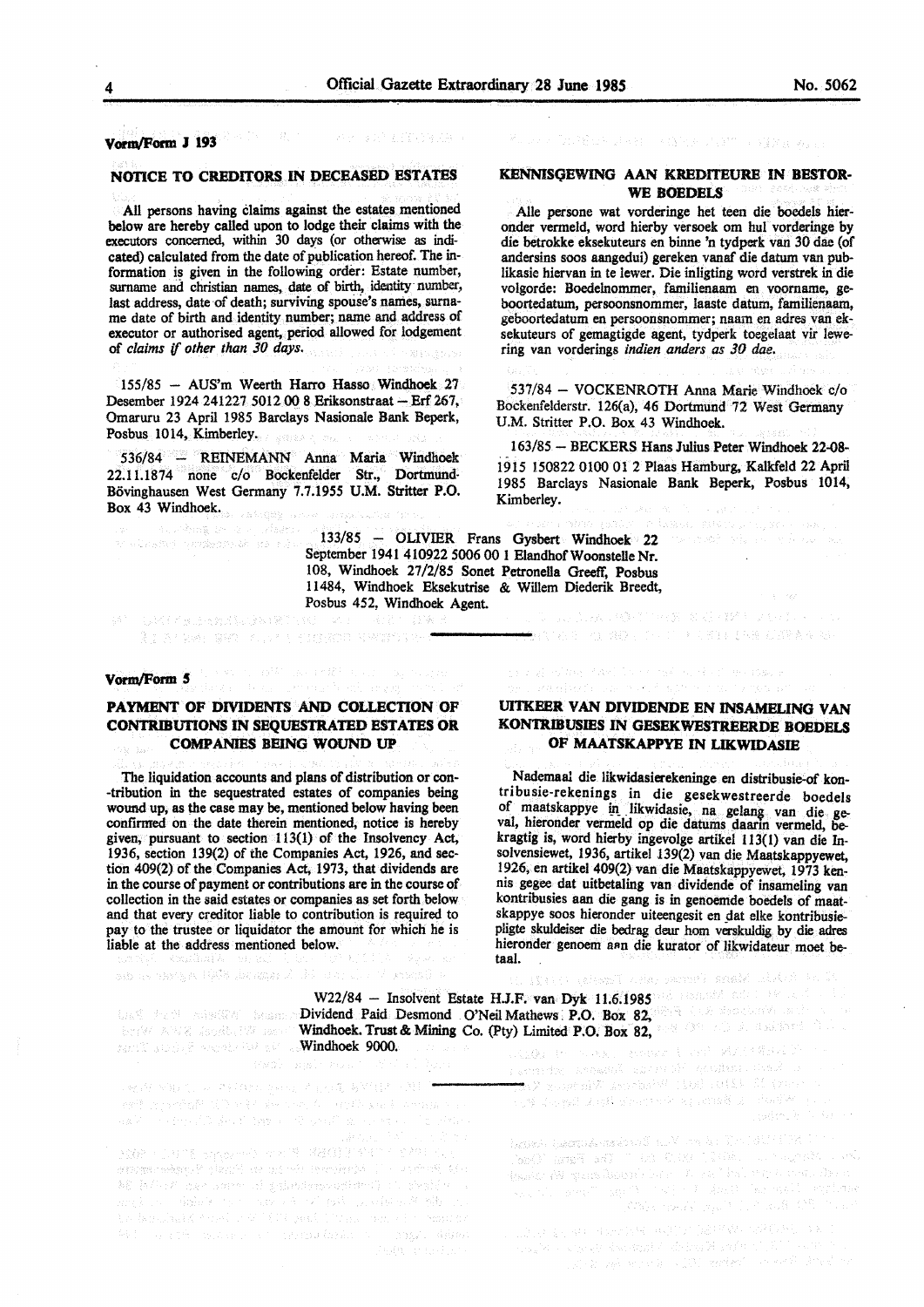#### **Vom,/Form 1**

## **APPOINTMENT OF TRUSTEES AND LIQUIDATORS AND PROOF OF CLAIMS IN SEQUESTRATED ESTATES OR COMPANIES BEING WOUND UP**

Pursuant to sections 40(3), 56(3) and 77 of the Insolvency Act, 1936, sections 129, 179 and 182 of the Companies Act, 1973, notice is hereby given that the persons mentioned below have been appointed trustees or liquidators, as the case may be and the persons indebted to the estates or companies are required to pay their debts to them forthwith unless otherwise indicated.

Meetings of creditors or contributories of the said estates or companies will be held on the dates and at the times and places mentioned below, for proof of claims against the estates or companies, for the purpose of receiving the trustees' or liquidators' reports as to the affairs and conditions of the estates or companies and for giving the trustees or liquidators directions concerning the sale or recovery of any parts of the estates or assets of the companies or concerning any matter relating to the administration thereof.

The particulars are given in the following order: Number of estate/company; name and description of estate/company; name and address of trustee or liquidator and date, hour and place of meeting and period within which debt must be paid, if this is not to be done forthwith.

an a bheas an baile an  $\label{eq:1} \partial \Sigma_{\alpha} \gamma_{\alpha} + \gamma \partial \omega_{\alpha} + \partial \omega_{\alpha} \partial \omega_{\alpha} \Sigma_{\alpha} \gamma_{\alpha} + \partial \gamma \gamma_{\alpha}$ english chandi sugar s

BSBMS today and are advertised

#### t List nord Roman

## **AANSTBLLING VAN KURATORS EN LIKWI-DATBURS EN BBWYS VAN VORDBRINGS** IN GESEKWESTREERDE BOEDELS OF MAAT-**SKAPPYE IN LIKWIDAISE**

Ingevolge artikels 40(3), 56(3) en 77 van die Insolvensiewet, 1936, artikels 129, 179 en 182 van die Maatskappywet, 1926 en artikels 339, 366, 375(5) (b) en 402 van die Maatskappywet, 1973, word hierby kennis **gegee** dat die persone hieronder vermeld as kurators of likwidateurs aangestel is, na gelang van die geval, en dat persone wat enigiets aan die boedels of maatskappye verskuldig is die skulde, tensy anders vermeld, onmiddellik by genoemde kurators of likwidateurs moet betaal. Byeenkomste van skuldeisers of kontribuante van genoemde boedels of maatskappye sal gehou word op die datums, ure en plekke hieronder vermeld vir die bewys van vorderings teen die boedels of maatskappye, vir die ontvangs van die verslae van die kurators of likwidateurs oor die sake en toestand van die boedels of maatskappye en om opdragte aan die kurators of likwidateurs uit te reik betreffende die verkoop of opvordering van gedeeltes van die boedels of bates van die maatskappye of betreffende aangeleenthede rakende die beheer daarvan.

Die besonderhede word verstrek in die volgorde: Nommer van boedel/maatskappy; naam en adres van kurator of likwidateur, en datum, uur en plek van byeenkoms en tydperk waarin skuld betaal moet word, indien dit nie onmiddellik moet geskied nie.

W3/85 Insolvent Estate Pieter Gert Wessel du Plessis LR. McLaren Trustee Investment Trust Company (Pty) Limited P.O. Box 21204 Windhoek 9000 Wednesday 10 July 1985 at 10h00 at the Office of the Master of the Supreme Court, Windhoek. 

# **Vorm/Form 297**

## **NOTICE FOR ELECTION OF EXECUTORS AND/OR TUTORS.**

#### **ELECTION OF EXECUTORS AND TUTORS**

The Estates of the Persons mentioned in the subjoined Schedule being unrepresented, interested, parties are hereby given notice by the Master of the Supreme Court of South West Africa, that meetings will be held in several Estates at the dates, times and places specified, for the purpose of selecting some Person or Persons, for approval by the respective Master, as fit and proper to be appointed by them as Executors or Tutors, as the case may be.

Meetings in a town in which there is a Master's Office, will be held before the Master; elsewhere they will be held before the Magistrate.

N.B.  $-$  Items indicated by  $a^*$  on the left hand side, denote the election of a Tutor; otherwise an Executor is to be elected.

226/85 - SCHOOMBEE: Izak de Vries Busdrywer 1985- 05-25 Landdros Gobabis 1985-7-15 10h00 Suidwes-Afrika Meester van die Hooggeregshof P.Sak X13190 Windhoek, SWA.

## **KENNISGEWING VIR VERKIESING VAN EKSEKU-TEURS EN/OF VOOGDE**

THE NAME OF DESCRIPTIONS OF A PERSON OF

#### **VERKIESING VAN EKSEKUTEURS EN VOOGDE**

Aangesien die Boedels van die Persone vermeld in onderstaande Bylae nie verteenwoordig is nie, word hierby deur Meesters van die Hooggeregshowe van Suid-Afrika aan belanghebbendes kennis gegee, dat byeenkomste ten opsigte van die verskillende Boedels op die datums, tye en plekke vermeld, gehou sat word met die doel om 'n Persoon of Persone te kies vir goedkeuring deur die Meester as geskik en bekwaam om deur horn aangestel te word as Eksekuteurs of Voogde, na gelang van omstandighede.

In 'n stad waarin 'n Kantoor van 'n Meester is, word die byeenkoms voor die Meester gehou en in ander plekke voor die Landdros.

L.W. - Items aan die linkerkant moet 'n \* gemerk, dui aan die verkiesing van 'n Voog; andersins word 'n Eksekuteur gekies. .<br>1940 - Grand Constantino de Sternoom

214/85 Willers: Doreen Susanna Soldaat 17 Mei 1985 Landdros Grootfontein 1985-07-15 8h00 Suidwes-Afrika Meester van die Hooggeregshof P.Sak Xl3190 Windhoek, SWA.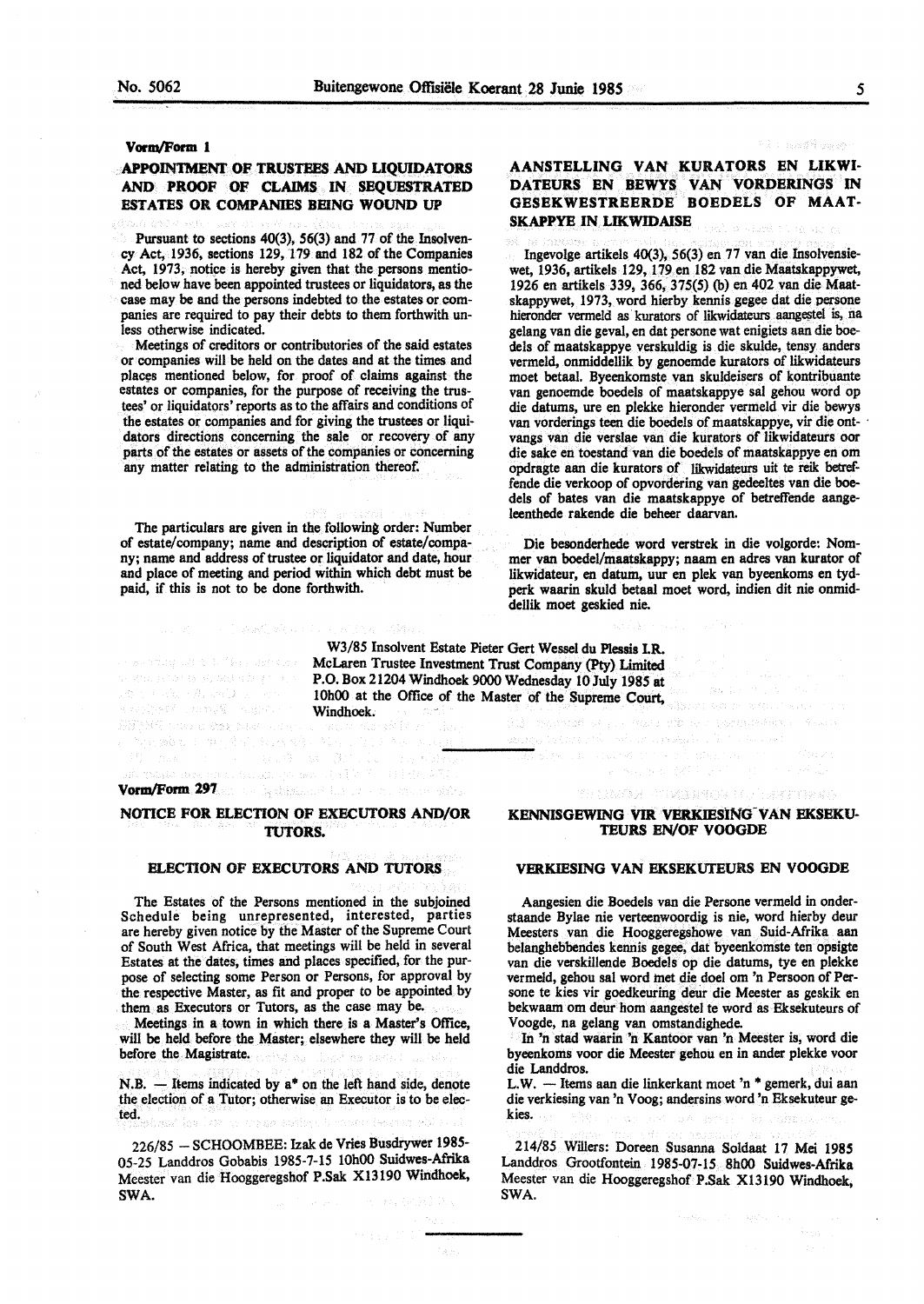#### **Vorm/Form 519**

## **LIQUIDATION AND DISTRIBUTION ACCOUNT** IN **DECEASED ESTATE LYING FOR INSPECTION**

In terms of section 35(5) of Act 66 of 1965 notice is hereby given that the liquidation and distribution account in the Estate specified in the Schedule will be open for inspection of all persons interested therein for a period of 21 days from the date of publication hereof (or otherwise as indicated) at the offices of the Master of the Supreme Court and Magistrate, as stated.

Should no objection thereto be lodged with the Master during the specified period, the Executor will proceed to make payment in accordance therewith.

170/85 - DODDS Cecilia Jacoba 340103 0021 007 45 Rautenbach Straat Windhoek Eerste en Finale Dodds Raymond 21 dae 28/6/85 Windhoek Windhoek Standard Bank SWA Ltd. (Registered Commercial Bank) Trustee Branch P.O. Box 2164, Windhoek 9000.

## **LIKWIDASIE EN DISTRIBUSIEREKENING** IN **BE-STORWE BOEDEL WAT TER INSAE LÊ**

lngevolge artikel 35(5) van Wet 66 van 1964 word hierby kennis **gegee** dat die likwidasie- en distribusierekening in die Boedel in die Bylae vermeld in die kantore van die Meester van die Hooggeregshof en Landdros soos vermeld vir 'n tydperk van 21 dae vanaf die datum van publikasie hiervan (of andersins soos aangedui) ter insae sal lê vir alle persone wat daarby belang het.

Indien geen besware daarteen by die Meester binne die gemelde tydperk ingedien word nie, sal die eksekuteur tot uitbetaling daarvolgens oorgaan.

166/85 - DEDIG Robert Franz 231119 5012 009 Plaas Mon Desir Otjiwarongo First and Final Dedig Hedwig 21 days 28/6/85 Windhoek Otjiwarongo Standard Bank SWA Ltd. (Registered Commercial Bank) Trustee Branch **P.O.**  Box 2164, Windhoek 9000.

108/85 - BURNETT Huibrecht Hester Johanna Ellis 320422 0077 007 Keetmanshoop Eerste en Finale Jacobus Michiel Burnett 21 dae Windhoek Keetmanshoop **Agent** of executrix Standard Bank SWA Bpk. (Geregistreerde Handelsbank) Trustee Tak Posbus 2164, Windhoek 9000.

#### **EKSEKUTEURSBRIEF**

Hiermee word magtiging aan Mnr. Themistokles Dudu Murorua verleen om die boedel van wyle Mnr. SJ. !Gobs ooreenkomstig die wil en wense van die oorledene se vrou, mev. Frieda !Gobs en die familie volgens die "Gewoontes en Gebruike" (tradisioneel) van die Damaras te beredder. Dit beteken dus dat mnr. T.D. Murorua as die Eksekuteur optree in bereddering van intestate bestorwe boedel van wyle mnr. S.I. !Gobs wat op 4 Mei 1985 oorlede is.

## **VOORSITTER: UITVOERENDE KOMITEE ADMINISTRASIE VIR DAMARAS.**

**NOTICE** SYFRETS TRUST LIMITED, 24 WALE STREET, CAPE TOWN

### MASTER'S NOTICE (SECTION 75 OF ACT NO. 66 OF 1965)

#### IN THE MATTER OF FERDINAND WILHELM KARL PAUL ALBRECHT (UNDER **CURATORSHIP NO.**  514/83).

Notice is hereby given that in terms of section 75 of the Administration of Estates Act No. 66 of 1965, that Karl Horst Schmitz as Manager for the time being of Syfrets Trust Limited 24 Wale Street, Cape Town, has ceased to be the curator bonis to Ferdinand Wilhelm Karl Albrecht, who died on the 12th July 1984.

Master of the Supreme Court, Windhoek, South West Africa.

### **KENNISGEWING OORDRAG LISENSIE**

Geliewe kennis te neem dat veertien (14) dae na publikasie hiervan aansoek gedoen sat word by die handelslisensiehof in die distrik van Grootfontein gehou te Grootfontein vir die oordrag van 'n Algemene Handelaar, Patente Medisyne, Spuit- en Minerale Water lisensies, tans gehou deur PETER EDGAR MARTEN HINTERHOLZER wat handeldryf as KOHOEKE STORE te Plaas Uitkomst aan RIA ELIZABETH VENTER wie op dieselfde perseel onder dieselfde naam en styl sal handeldryf vir haar eie rekening.

Geteken te Grootfontein hierdie 7de dag van Junie 1985.

Gertenbach & van Zyl Posbus 43 **GROOTFONTEIN** 9000

## **KENNISGEWING OORDRAG USENSIE**

Geliewe kennis te neem dat veertien (14) dae na publikasie hiervan aansoek gedoen sal word by die handelslisensiehof in die distrik van Grootfontein gehou te Grootfontein vir die oordrag van 'n Algemene Handelaar, Restaurant, Vars Produkte, Tabak en Spuit- en Minerale Water lisensies, tans gehou deur ALBERTINO DE OLIVEIRA PAREIRA PROA wat handeldryf as MARKET RESTAURANT te Erf Nr. 14/1 Grootfontein aan Joao Victor Hugo Batista wie op dieselfde perseel onder dieselfde naam en styl sal handeldryf vir sy eie rekening.

Geteken te Grootfontein hierdie 7de dag van Junie **198S.** 

**GERTENBACH & VAN ZYL** Posbus 43 **GROOTFONTEIN** 9000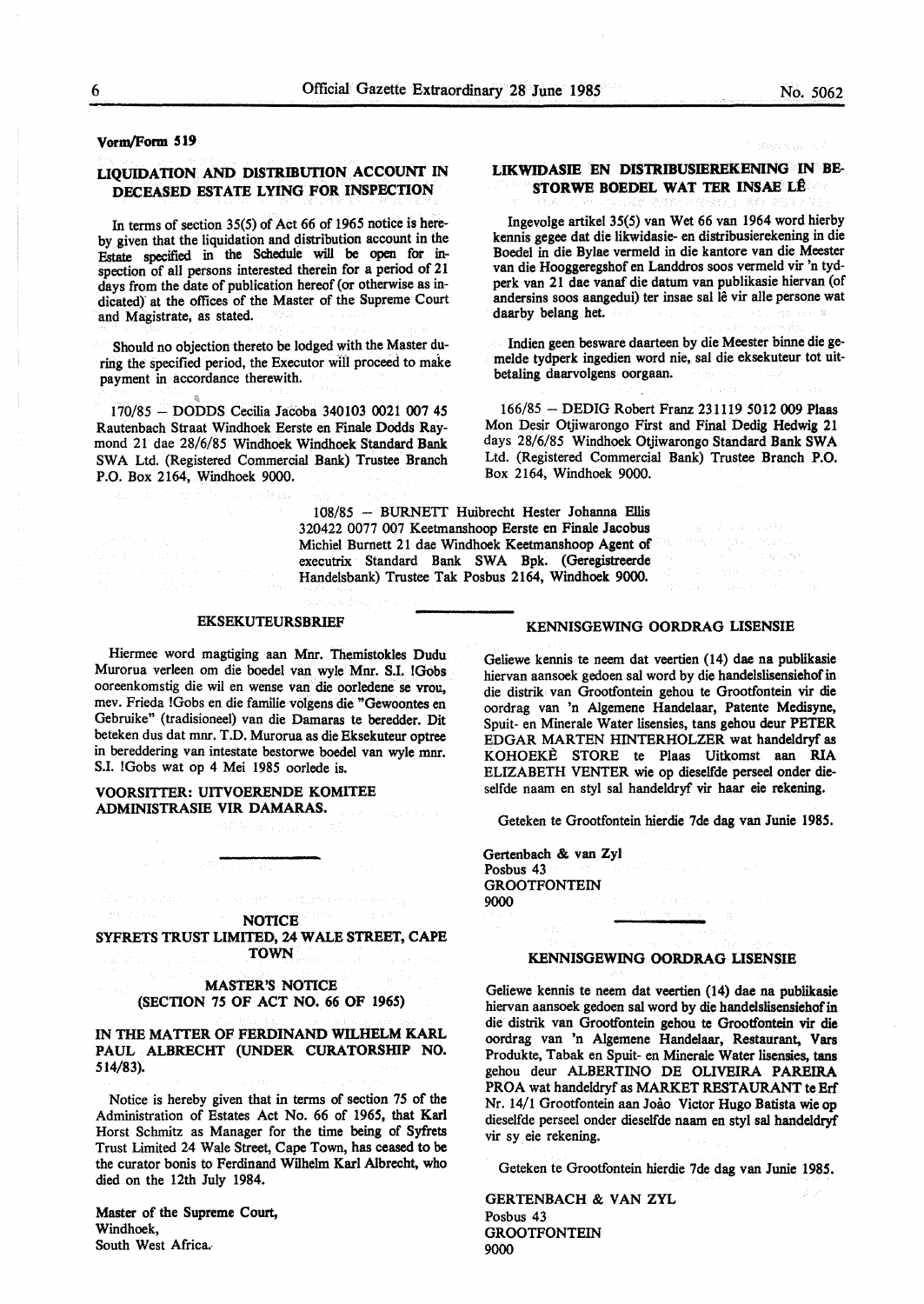malla typ

#### **OORDRAG VAN LISENSIE**

Kennis geskied hiermee dat na afloop van 14 (Veertien) dae vanaf verskyning van hierdie Kennisgewing aansoek gedoen sal word by die Handelslisensiehof vir die Distrik Keetmanshoop om oordrag van die Algemene Handelaar en Minerale Water Lisensie wat gehou is deur Keetmanshoop Mineral Waters (Pty) Limited ten opsigte van die perseel en besigheid wat daarin gedryf word te Erf Nr. 871, Unter Den Akasia Straat, KEETMANSHOOP **DORP, aan**  PARADISE BEVERAGES **(SWA)** (PTY) LIMITED wie sodanige besigheid vir eie belang en rekening dryf.

#### **RlSSIK COX** & **PROBART**

Prokureurs vir die Partye voor de bestelden wat de staat Khabuserstraat 3a Posbus 90 **KEETMANSHOOP**  9000 we no cannon energy when the first manuscript of

#### **IN DIE HOOGGEREGSHOF VAN SUIDWES-AFRIKA**

In die saak tussen: 1998 von die saak tussen: 1998 von die saak tussen: 1998 von die saak von die staat van die

DIE RAAD VAN DIE MUNISIPALITEIT VAN WINDHOEK

Eiser

en

#### MICHAEL BEVERLEY BOUGARD

**Verweerder** 

#### **KENNISGEWING VAN VERKOPING** IN **EKSEKUSIE**

KENNIS word hierby gegee dat die ondervermelde onroerende eiendom in eksekusie verkoop sal word deur die Adjunk Balju vir die distrik van Windhoek op Vrydag die l 2de dag van JULIE 1985 om 10h00 in die voormiddag op Erf 4853, Kannastraat, Khomasdal.

SEKERE Erf No. 4853, Khomasdal Dorp (Uitbreiding No. 3)

GELEË in die Munisipaliteit van Windhoek

Registrasie Afdeling "K" Suidwes-Afrika

GROOT 900 (Negehonderd) vierkante meter met verbeterings daarop bestaande uit 'n half-voltooide drie slaapkamerhuis.

Die voorwaardes van die verkoping sal aangekondig word deur die Adjunk Balju net voor die verkoping, en sal ook beskikbaar wees vir inspeksie by die kantoor van die Adjunk-Balju.

GEDATEER te WINDHOEK hierdie 18de dag van JUNIE 1985.

**R. OLIVIER** & **KIE**  Prokureurs vir Eiser Realmar Gebou h/v Leutwein & Bahnhofstrate Posbus 2198 WINDHOEK.

#### **KENNISGEWING VAN OORDRAG VAN BESIGHEID**

Kennis geskied hiermee dat na veertien (14) dae vanaf plasing van hierdie Kennisgewing daar by die Handelslisensiehof vir die distrik van Swakopmund, gehou te **SW AKOP-**MUND, aansoek gedoen sal word vir die oordrag van die Besigheidslisensie op Erf Nr. 208 Roonstraat, Swakopmund tans gehou deur LEON PEARSON wat handeldryf onder die naam en styl van TIZIANA DAMENMODEN aan STAFANUS JOHANNES WEYERS wat op dieselfde perseel en onder dieselfde naam vir sy eie rekening handel sal dryf.

ALDUS GEDAAN EN GETEKEN TE **SWAKOP-**MUND HIERDIE 11de DAG VAN JUNIE 1985

#### SWANEPOEL & KINGHORN

| Prokureurs vir Applikant and the Action of the Contract of the Second                                                                                                                                                         |                                                                                                                                                                                                                                |
|-------------------------------------------------------------------------------------------------------------------------------------------------------------------------------------------------------------------------------|--------------------------------------------------------------------------------------------------------------------------------------------------------------------------------------------------------------------------------|
| Standard Bank Gebou and the second second service of the second service of the service of the service of the service of the service of the service of the service of the service of the service of the service of the service |                                                                                                                                                                                                                                |
| Kaiser Wilhelmstraat                                                                                                                                                                                                          | of the control of the second control of the control of the control of the control of the control of the control of the control of the control of the control of the control of the control of the control of the control of th |
| Posbus 1455                                                                                                                                                                                                                   |                                                                                                                                                                                                                                |
| <b>SWAKOPMUND.</b>                                                                                                                                                                                                            | 计二进制 医舌下的 医手套子                                                                                                                                                                                                                 |

waterful consumer?

**GEREGTELIKE VEILING** 

In die Landdroshof vir die Distrik **TSUMEB** 

Gehou te TSUMEB

**Saak No. 413/84**  ale de solombi, andel dibuter incoile o dus á scé In die saak tussen: J.J.F. SMIT We're a based that the complete state of the von 1996 in der Statten der Statten von Berlingen versten der Vonnisskuldeiser

en

### A. CHAMBERLAIN

#### Vonnisskuldenaar

999年 政治大学大学

Kennis geskied hiennee dat 'n Regsveiling deur die Geregsbode van Usakos gehou sal word om 09h00 op 29 Junie 1985, te Lindequestraat No. 467, Usakos, van die volgende motorvoertuig:-

1 1800 S E TOYOTA SEDAN LIFTBACK, Eajinnommer 3 T 7651

Terme: VOETSTOOTS EN **KONTANT AAN** DIE HOOGSTE BIEËR

GERTENBACH, VAN ZYL & VAN SITTERT Vonnisskuldeiser se Prokureurs Hoofstraat, Posbus 259, TSUMEB. Telefoon 0671-2636/7 TSUMEB.